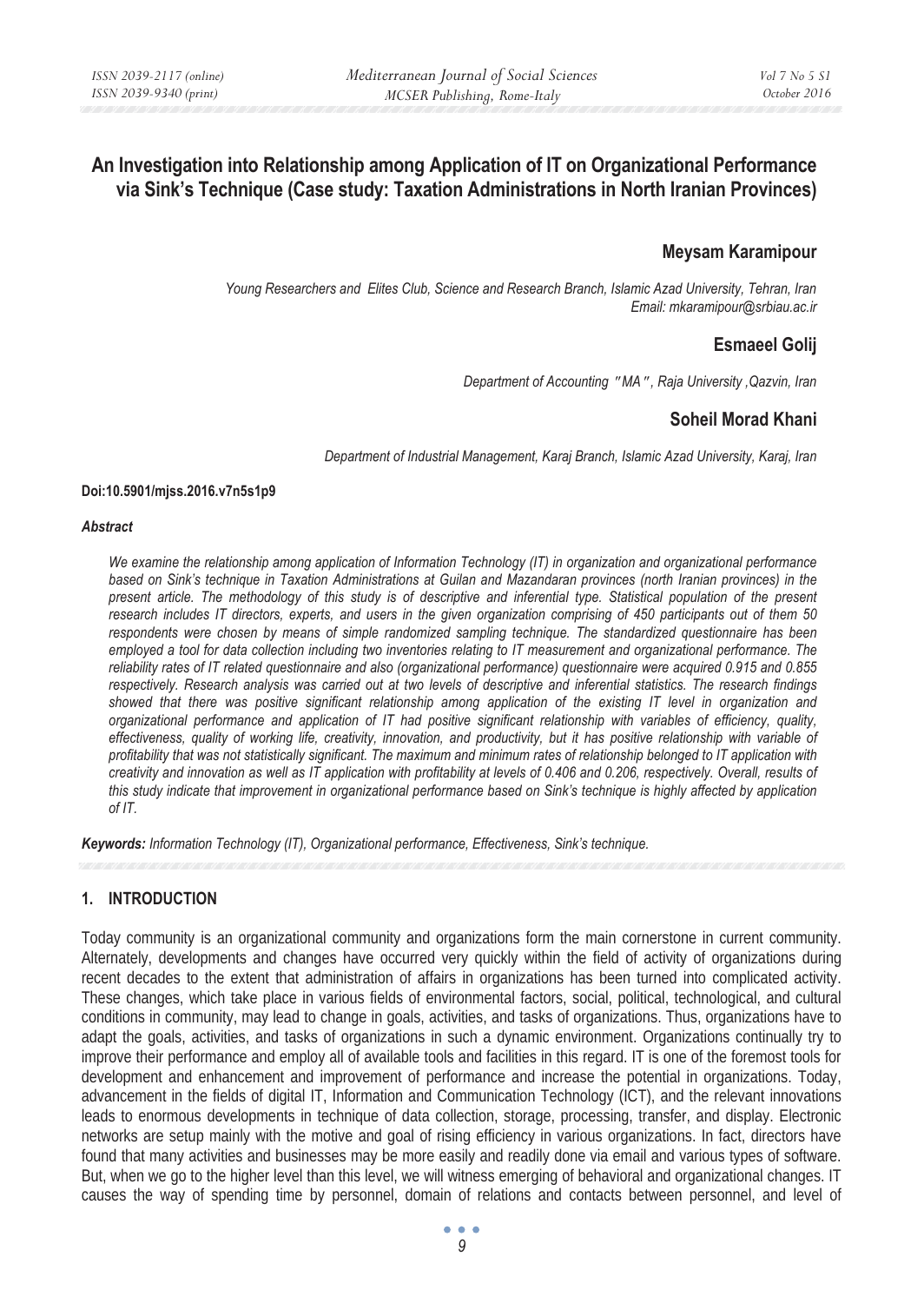| ISSN 2039-2117 (online) | Mediterranean Journal of Social Sciences | <i>Vol 7 No 5 S1</i> |
|-------------------------|------------------------------------------|----------------------|
| ISSN 2039-9340 (print)  | MCSER Publishing, Rome-Italy             | October 2016         |

knowledge of any individual about anything to be extremely changed. Therefore, in addition to its impact on efficiency of behavioral and intellectual patterns, IT may also transform organizational lifestyle. IT has been generally called as an umbrella due to its wide range in basic equipments, programs, services, and technology. In fact, IT is an umbrella that covers mechanical- user integrated systems that provide the needed information to support from operational, administrative, analytical and decision-making tasks in an organization [1]. Despite of the fact that the used models in IT evaluation and measurement have not been automatically designated for IT, they have been often employed in this field. Of these paramount criteria one can refer to financial, strategic, competitiveness, effectiveness, quality improvement, and requirements criteria namely method of meeting external needs, satisfaction of users, external consent, and risks with events [2]. Nonetheless, nature of IT is assumed as an infrastructure that hinders its accurate measurement [3]. Measurement techniques have been often employed statistically and for measurement of IT performance based on IT influence on performance. IT for an organization has not been exclusively measured in all aforesaid studies. The directors should be informed accurately about IT level in organization before making any decision and or planning for investment and change in their structure.

### **2. Definition of Problem**

A trend that has started in application of informatics technologies in organizations advances toward ever-increasing development. This trend has progressed during forthcoming years in such a way that covers all units and internal elements of organizations [4]. During recent years, many enormous investments have been implemented to equip organizations with IT facilities including computer hardware, professional and administrative computer programs, and developing of internal networks. This issue has increased inputs into the organizations and it is expected to lead to increase in outputs and productivity and consequently improvement in performance at organizations as well [5] since execution of plans and techniques of achieving of their goals are manifested in any organization within framework of performances of the given organization [6]. The rising wave of using IT has covered our country during recent years and many organizations highly tended to utilize and exploit from IT and given this fact that no factor will affect on performance of organizations in future more than the revolution we witness its occurrence in IT so conducting study in this field will be a vital task [7]. As a result, the present research deals with study on relationship among IT and organizational performance and the basic question which may be raised following to its acquisition is that if there is any significant relationship among application of IT at existing level in organization and performance of the studied organization. One can also refer to subject of ICT user in commerce and economy and e-commerce in our country. In the current research, we have searched for finding that how the relationship is among IT application with organizational performance throughout Guilan and Mazandaran Province Taxation Organizations. Whereas this organization is a governmental executive organization and giving services to regional people is one the given main objectives thus depending on type of this organization which differs from production and non-profit enterprises, Sink' technique has been adapted to evaluate its performance.

#### *2.1 Sink's technique*

Sink's seven-factor technique is one of models for evaluation of (organizational) performance. D. Scott Sink introduced seven-factor system (Efficiency, effectiveness, quality, profitability, productivity, quality of working life, creativity and innovation) to evaluate organizational performance. This comprehensive model covers all performance aspects and it is assumed as a good point for developing measurement systemic approach [11]. An image of performance seven-criterion relations is given in the following.



**Fig 1:** Sink's model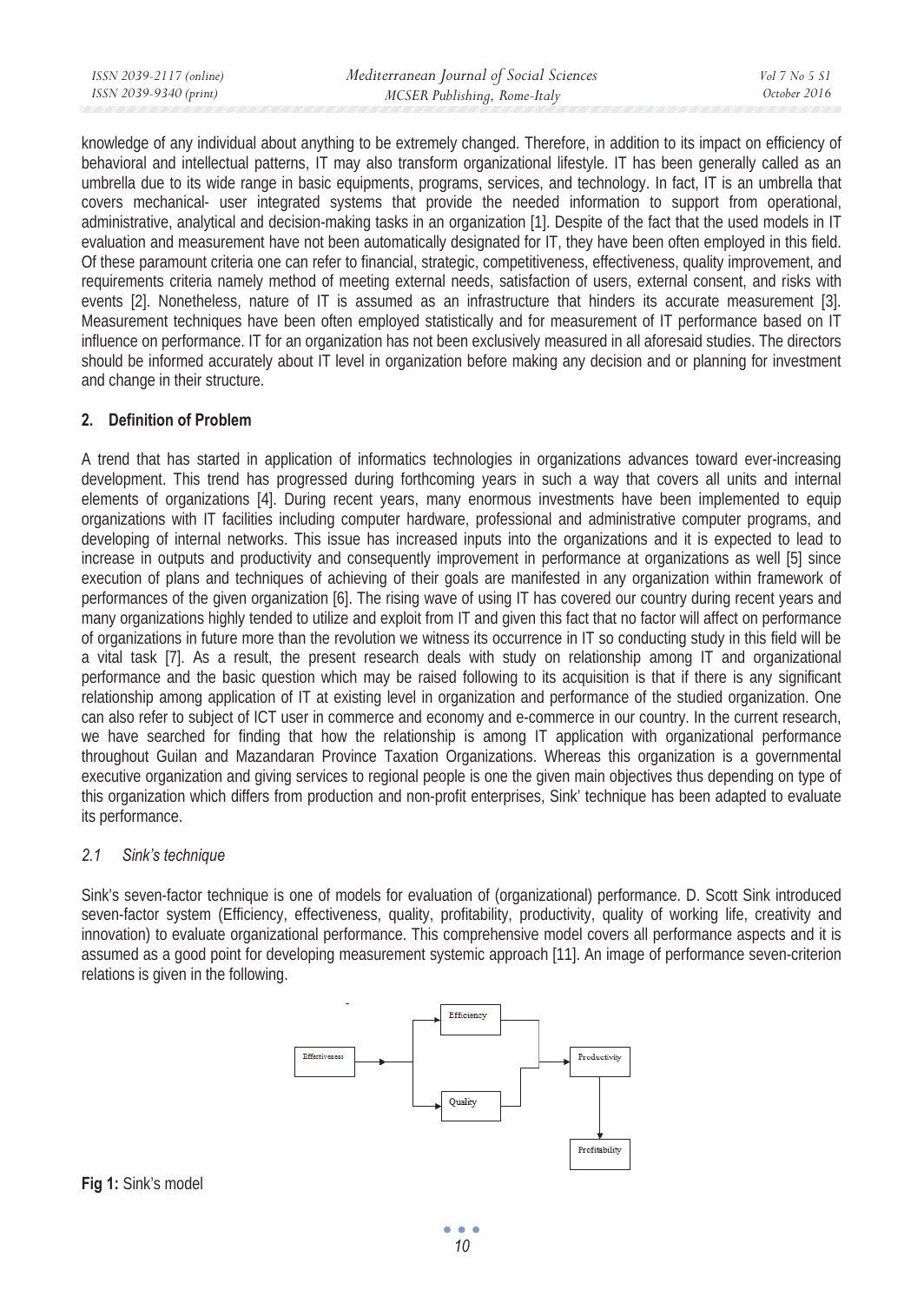### **3. Research Questions**

*Major question*: From viewpoint of directors and experts of Guilan and Mazandaran Taxation Administrations, is there any significant relationship among application of IT at existing level in organization with organizational performance?

*Question I*: From viewpoint of directors and experts of Guilan and Mazandaran Taxation Administrations, is there any significant relationship among application of IT at existing level in organization with organizational effectiveness?

*Question II*: From viewpoint of directors and experts of Guilan and Mazandaran Taxation Administrations, is there any significant relationship among application of IT at existing level in organization with organizational efficiency?

*Question III*: From viewpoint of directors and experts of Guilan and Mazandaran Taxation Administrations, is there any significant relationship among application of IT at existing level in organization with organizational quality?

*Question IV*: From viewpoint of directors and experts of Guilan and Mazandaran Taxation Administrations, is there any significant relationship among application of IT at existing level in organization with organizational productivity?

*Question V*: From viewpoint of directors and experts of Guilan and Mazandaran Taxation Administrations, is there any significant relationship among application of IT at existing level in organization with Quality of working life in organization?

*Question VI*: From viewpoint of directors and experts of Guilan and Mazandaran Taxation Administrations, is there any significant relationship among application of IT at existing level in organization with organizational creativity and innovation?

*Question VII*: From viewpoint of directors and experts of Guilan and Mazandaran Taxation Administrations, is there any significant relationship among application of IT at existing level in organization with organizational profitability?

### *3.1 Research hypotheses:*

The research major hypothesis is that from perspective of directors and experts of Guilan and Mazandaran Taxation Administrations, there is significant relationship among application of IT at exiting level in organization with organizational performance and based on above-said criteria of organizational performance, the research minor hypotheses are as follows:

*First hypothesis*: According to attitude of directors and experts of Guilan and Mazandaran Taxation Administrations, there is significant relationship among application of IT at exiting level in organization with organizational effectiveness.

*Second hypothesis*: According to attitude of directors and experts of Guilan and Mazandaran Taxation Administrations, there is significant relationship among application of IT at exiting level in organization with organizational efficiency.

*Third hypothesis*: According to attitude of directors and experts of Guilan and Mazandaran Taxation Administrations, there is significant relationship among application of IT at exiting level in organization with quality.

*Fourth hypothesis*: According to attitude of directors and experts of Guilan and Mazandaran Taxation Administrations, there is significant relationship among application of IT at exiting level in organization with organizational productivity.

*Fifth hypothesis*: According to attitude of directors and experts of Guilan and Mazandaran Taxation Administrations, there is significant relationship among application of IT at exiting level in organization with organizational working life.

*Sixth hypothesis*: According to attitude of directors and experts of Guilan and Mazandaran Taxation Administrations, there is significant relationship among application of IT at exiting level in organization with organizational creativity and innovation.

*Seventh hypothesis*: According to attitude of directors and experts of Guilan and Mazandaran Taxation Administrations, there is significant relationship among application of IT at exiting level in organization with organizational profitability.

### *3.2 Goals of research implementation*

As it inferred from title of this study, the general objective of the current research is to analyze relationship among application of IT at existing level in organization with organizational performance. The research minor goals are also as follows:

1. Study on relationship among application of IT at the existing level in organization with organizational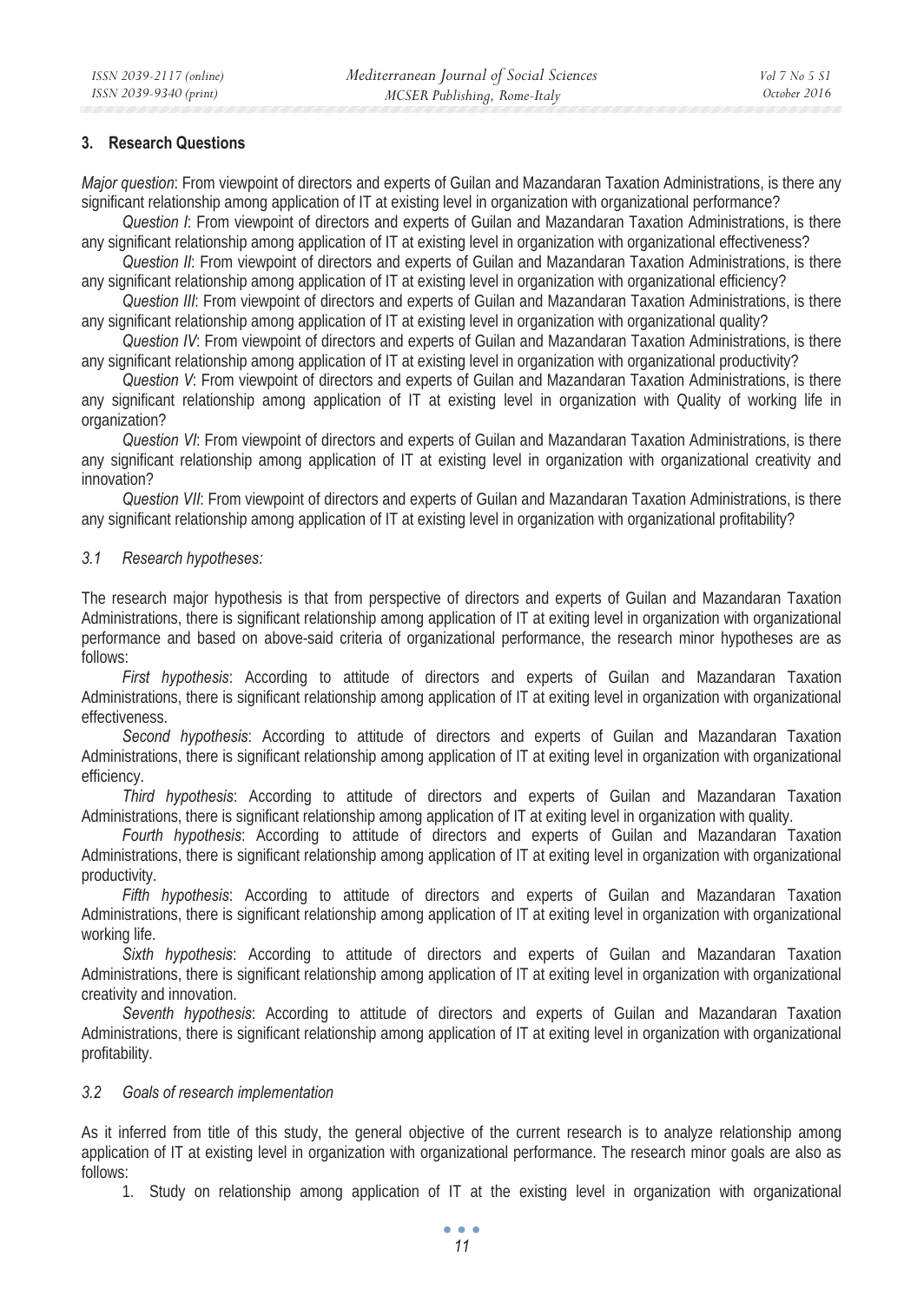effectiveness .

- 2. Analysis of on relationship among application of IT at the existing level in organization with organizational efficiency.
- 3. Study on relationship among application of IT at the existing level in organization with organizational quality .
- 4. Survey on relationship among application of IT at the existing level in organization with organizational productivity.
- 5. Analysis of relationship among application of IT at the existing level in organization with quality of working life
- 6. Study on relationship among application of IT at the existing level in organization with organizational efficiency creativity and innovation
- 7. Analysis on relationship among application of IT at the existing level in organization with organizational profitability

### *3.3 Research variables*

#### *3.3.1 Dependent variable:*

It is a variable in which its variance is affected by independent variable [2]. Organizational performance is dependent variable in this study.

#### *3.3.2 Independent variable:*

It is a variable that positively or negatively affects on dependent variable and to the extent any increase occurs in independent variable, the same increase or decrease will take place in dependent variable as well. IT is independent variable in hypothesis of the present research.

#### *3.3.3 Statistical population:*

The related statistical population for analysis on relationship among IT and organizational performance includes directors, experts, and personnel in the studied organizations namely Guilan and Mazandaran Taxation Administrations have been actively involved and they have experienced IT within field of their own activity that forms statistical population in the present investigation where their quantity was about 450 participants (in first group: Guilan Province) and 350 participants at second group (Mazandaran Province). The following formula has been used to calculate sample size because the size of population is limited in the current study [5].

$$
(1)
$$

$$
n = \frac{NZ_{a/2}^2 \sigma_x^2}{\varepsilon^2 (N-1) + Z_{a/2}^2 \sigma_x^2}
$$

Where:

*N* = Sample size

- *n* = Sample size
- *a* = Statistical confidence level (95%)
- $\epsilon$  = measurement error
- $\sigma$  = Standard deviation of population

We know that sample size is  $N = 450$  in first population. Given that measurement error is set as 0.07 and with respect to similar experience standard deviation of community is supposed as 25% [4], we will have:

(2)

 $450(1/96)^2(0/25)^2$ 

 $T_n = \frac{450(1/96)^2(0/25)^2}{(0/07)^2(450-1)+(1/96)^2(0/25)^2} = \frac{108/1}{2/44} = 44/28$ <br>The minimum quantity of sample size should not be less than 45 participants so that sample size has been selected as 50 in the present study and in order to choose 50 respondents out of total 450 participants, simple randomized sampling technique has been utilized.

For this sample, parameters of central tendency and dispersion relating to ICT are given in the following table:

 $\bullet$   $\bullet$   $\bullet$ *12*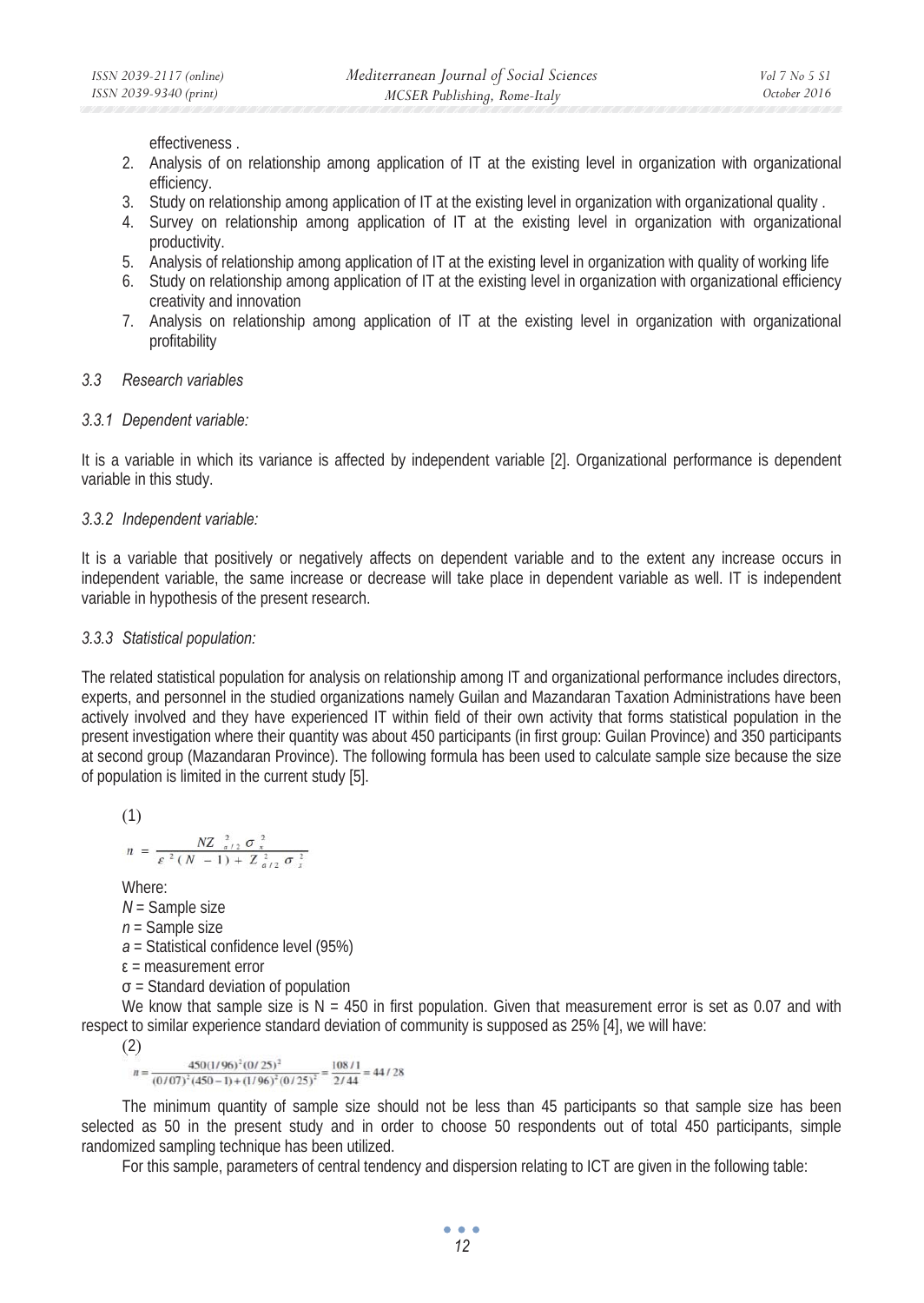| Parameters         | Question 1 | Question 2 | Question 3 | Question 4 | Question 5 | Question 6 |
|--------------------|------------|------------|------------|------------|------------|------------|
| Mean               | 2.825      | 3.56       | 4.5        | 3.275      | 3.120      | 2.225      |
| Median             |            |            |            |            |            |            |
| Mode               |            |            |            |            |            |            |
| Standard deviation | 1.23802    | 1.07537    | 0.84732    | 1.2606     | 1.53902    | 1.25038    |
| Minimum            |            |            |            |            |            |            |
| Maximum            |            |            |            |            |            |            |
| Total value        | 113        | 146        | 180        | 131        | 125        | 89         |
| Quantity           | 55         | 55         | 55         | 55         | 55         | 55         |

**Table 1:** Parameters of central tendency and dispersion relating to ICT

The maximum mean score belongs to Question-3 (using telephone) with value 4.5 while the minimum mean score is related to Question-6 (using corporate website) with value 2.225. These results are given for other tables:

*IT- decision-making supporting system*: The maximum mean value belongs to data display software as schematic and the minimum mean value is related to decision-making supporting systems.

*Official IT*: The highest related mean value belongs to text-processor while lowest mean score is related to performance analysis systems.

### **4. Inferential Statistics**

In this section, the relations among research variables will be calculated and examined using bivariate statistical techniques. The following table represents relationship among application of ICT, IT support, official and financial IT as well as performance parameters.

| Criterion                                                                                                           |  | Efficiency | Quality    | Quality of working life | Innovation | Profitability | Effectiveness | Productivity |
|---------------------------------------------------------------------------------------------------------------------|--|------------|------------|-------------------------|------------|---------------|---------------|--------------|
| IT in communication (ICT)                                                                                           |  | 0.231      | $0.378**$  | $0.411**$               | $0.474$ ** | 0.180         | 0.292         | $0.333**$    |
|                                                                                                                     |  | 0.152      | 0.016      | 0.008                   | 0.002      | 0.266         | 0.067         | 0.036        |
| It decision-making support                                                                                          |  | $0.51***$  | $0.361**$  | 0.231                   | 0.200      | 0.221         | 0.144         | 0.319        |
|                                                                                                                     |  | 0.001      | 0.022      | 0.152                   | 0.217      | 0.170         | 0.377         | 0.045        |
|                                                                                                                     |  | $0.535**$  | $0.334$ ** | 0.179                   | 0.217      | $0.408**$     | 0.172         | $0.319*$     |
| Official-financial IT                                                                                               |  | 0.001      | 0.036      | 0.268                   | 0.178      | 0.009         | 0.291         | 0.045        |
|                                                                                                                     |  | 55         | 55         | 55                      | 55         | 55            | 55            | 55           |
| ** Correlation is significant at level 0.01 (two domains)<br>Correlation is significant at level 0.05 (two-domains) |  |            |            |                         |            |               |               |              |

**Table 2**: The relationship among application of ICT, IT support, official and financial IT and performance parameters

As it observed, there is strong positive relationship among application of ICT with quality and innovation and these relations are significant at confidence level 99%. Similarly, there is direct relationship among application of ICT with efficiency and effectiveness but this relation is not significant and based on test results, there is significant correlation between two variables of ICT and productivity with intensity of 0.33 at confidence level 95%. Likewise, this issue may be analyzed for IT decision-making support and official and financial IT. Finally, we achieved the following findings by analysis on official IT, ICT, It decision-making support, and organizational performance. ICT is positively and significantly related to organizational performance. There is positive relationship among IT decision-making support and official IT with organizational performance but this relation is not statistically significant.

**Table 3**: The relationship among IT and organizational performance

| Criterion                                                                                                          |   | ICT       | IT decision-making support | Official-financial IT |  |  |
|--------------------------------------------------------------------------------------------------------------------|---|-----------|----------------------------|-----------------------|--|--|
|                                                                                                                    |   | $0.420**$ | ).295                      | 0.275                 |  |  |
| Official-financial IT                                                                                              |   | 0.009     | 0.090                      | 0.095                 |  |  |
|                                                                                                                    | Ν |           |                            | 55                    |  |  |
| ** Correlation is significant at level 0.01 (two domains) * Correlation is significant at level 0.05 (two-domains) |   |           |                            |                       |  |  |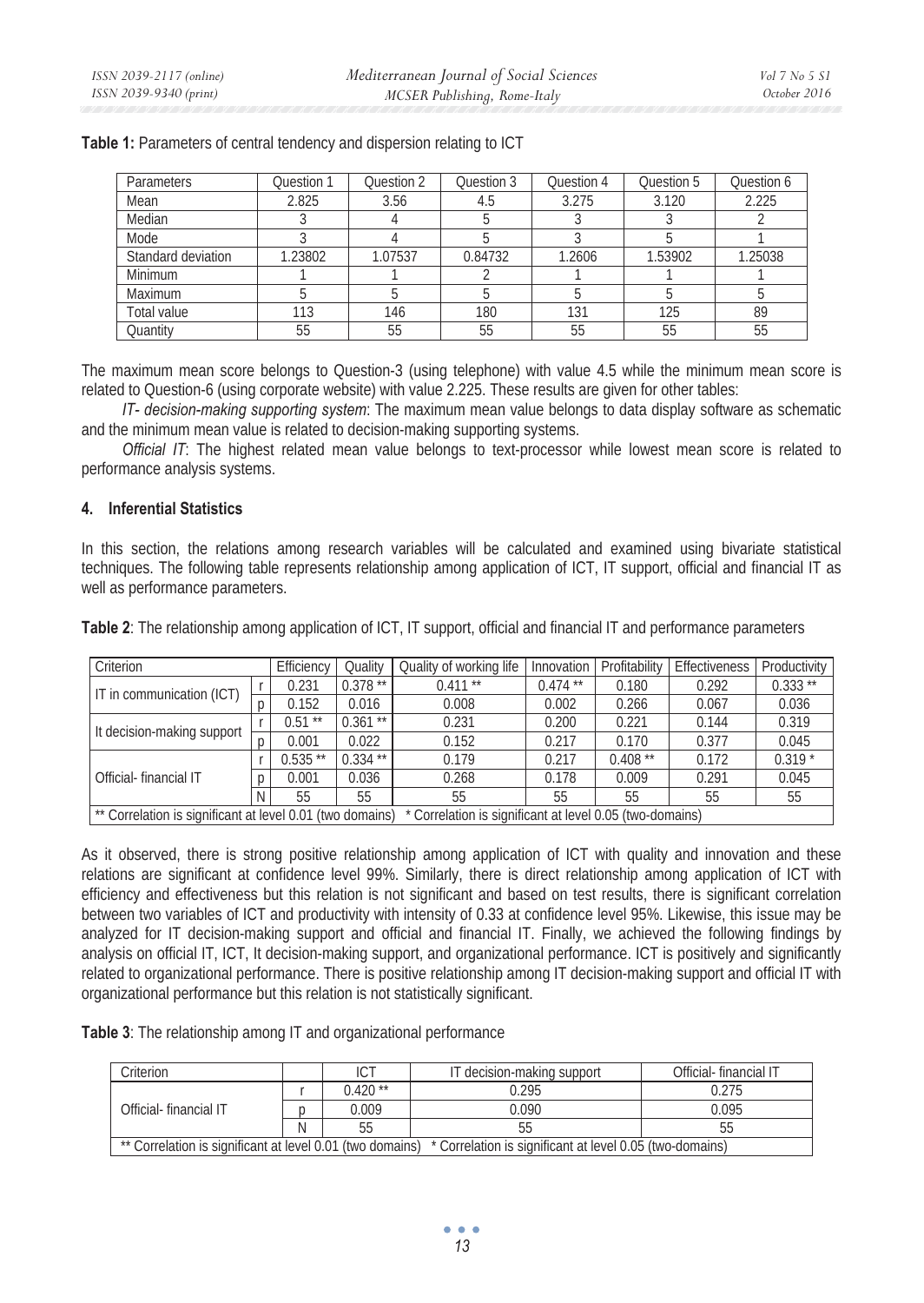### *4.1 Testing of research hypotheses:*

In this part, the above-mentioned hypotheses are tested and decisions are made for statistical and practical purposes. These findings have been derived using Spearman's correlation coefficient and by the aid of SPSS software. Null hypothesis and refuted hypothesis are formulated as follows where null hypothesis denotes that there is no significant correlation among application of IT and variables (efficiency and quality etc). For example, according to following table, there is relationship among IT application with efficiency with intensity of 0.48 at confidence level 99%. Therefore, null hypothesis is rejected and the opposite hypothesis is approved. Thus, there is significant relationship among these two variables that may not be due to chance or randomly. This relationship expresses that as IT application increases; probably the efficiency is improved in organizational activities.

$$
\bar{H}\,\mathrm{o}:\rho=0
$$

$$
H\mathrel{A:}\rho\neq0
$$

**Table 4:** Application of IT efficiency

| Criterion                                                                                                             |  | Efficiency | <b>Quality</b> | Quality of working life | Innovation  | Profitability | Effectiveness | Productivity |
|-----------------------------------------------------------------------------------------------------------------------|--|------------|----------------|-------------------------|-------------|---------------|---------------|--------------|
|                                                                                                                       |  | $0.48**$   | ).368 v        | 0.324 *                 | $0.371$ $*$ | 0.299         | 0.191         | $0.340*$     |
| Total IT (ITU)                                                                                                        |  | 0.002      | 0.019          | 0.042                   | 0.018       | 0.016         | 0.238         | 0.032        |
|                                                                                                                       |  | 55         | 55             |                         | 55          | 55            |               | 55           |
| ** Correlation is significant at level 0.01 (two domains)<br>* Correlation is significant at level 0.05 (two-domains) |  |            |                |                         |             |               |               |              |

# *4.1.1 First hypothesis:*

'There is significant relationship among IT application and efficiency.'

So, null hypothesis and its opposite hypothesis are formulated as follows:

 $H_{0}$ :  $\rho = 0$ 

 $H_A: \rho \neq 0$ <br>The null hypothesis implies that there is no correlation or significant correlation among IT application with efficiency.

Using Spearman's ranking test in which the calculations were done by SPSS software, it was disclosed that there is relationship with intensity of 0.48 among IT application with efficiency at confidence level 99% (bidirectional test). Therefore, null hypothesis is rejected and opposite hypothesis is accepted. Thus, there is significant relationship between these two variables that may not be by chance or randomly. This relationship expresses that with increase in IT application; probably the rate efficiency is improved in organizational activities.

# *4.1.2 Second hypothesis:*

'There is significant relationship among application of IT with quality.'

So, null hypothesis and its opposite hypothesis are formulated as follows:

 $H_{\circ}$ :  $\rho = 0$ 

 $H_A: \rho \neq 0$ <br>The null hypothesis implies that there is neither correlation nor significant correlation among IT application and quality.

As it seen in Table (4), there is significant relationship among application of IT and quality with intensity of 0.368 at significance level 95% (bidirectional test). Therefore, null hypothesis is rejected and the opposite hypothesis is verified. Thus, there is significant relationship among both variables and it may not be by chance or randomly. This relationship denotes that as rate of IT application increases; probably it is added to quality of organizational activities.

# *4.1.3 Third hypothesis:*

'There is significant relationship among IT application with creativity and innovation.'

So, null hypothesis and opposite hypothesis are formulated as follows:

 $\bullet$   $\bullet$   $\bullet$ *14*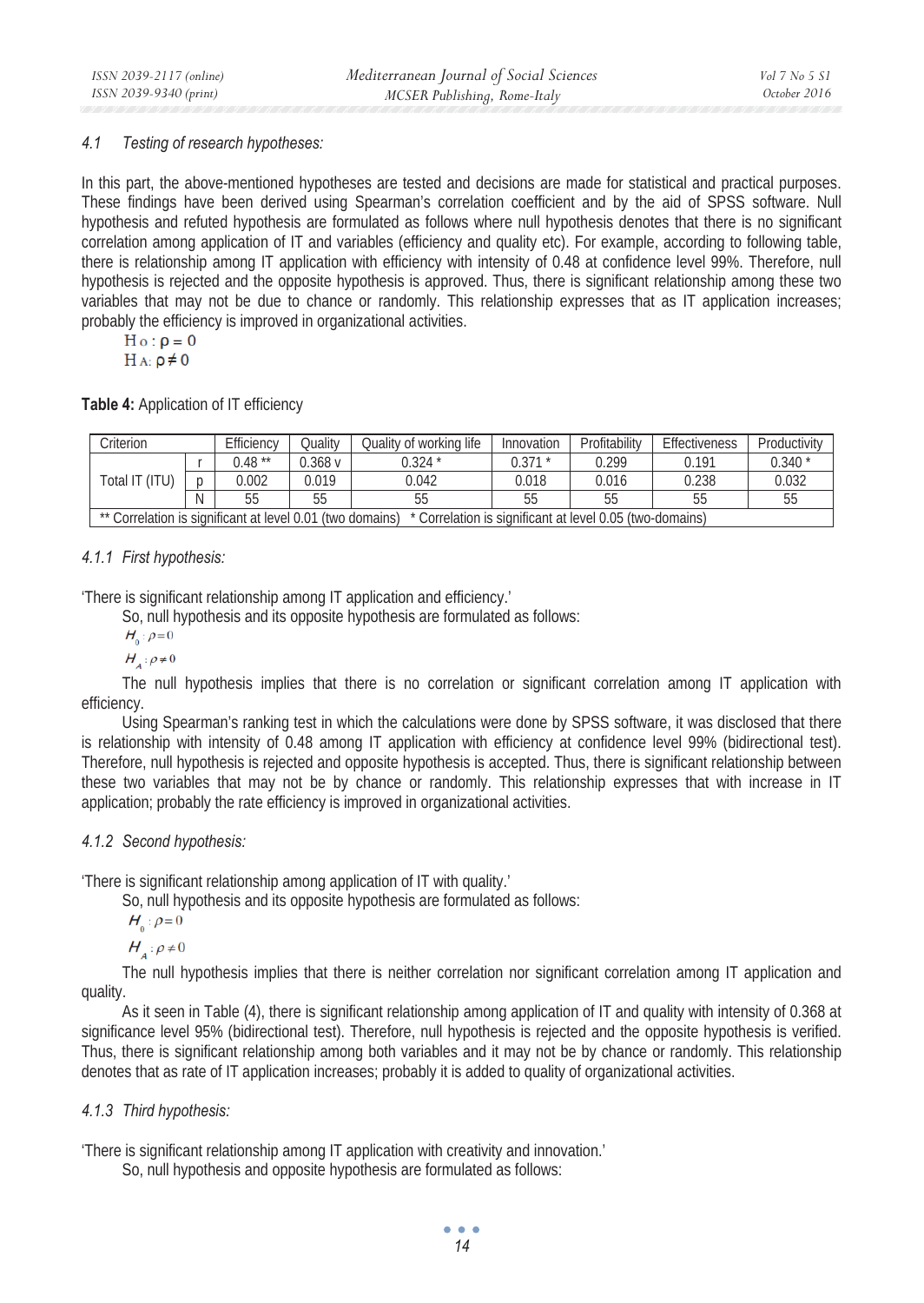*Mediterranean Journal of Social Sciences MCSER Publishing, Rome-Italy* 

$$
H_{0}:\rho=0
$$

$$
H_{a}:\rho\neq0
$$

 The null hypothesis implies that there is no correlation or significant correlation among IT application with creativity and innovation.

With respect to the following table, there is relationship among application of IT with creativity and innovation and this relationship is significant with intensity of 0.32 at confidence level 95%. Therefore null hypothesis is rejected and opposite hypothesis is confirmed. This relationship implies that with increase in IT application; probably it is added to creativity and innovation in organizational climate.

# *4.1.4 Fourth hypothesis:*

'There is significant relationship among IT application with quality of working life.'

So, the null hypothesis and its opposite hypothesis are formulated as follows:

$$
H_{0}:\rho=0
$$

 $H_A: \rho \neq 0$ <br>The null hypothesis implies that there is no correlation or significant correlation among IT application with quality of working life. The resultant findings from this study denote the existing positive relationship among IT application with quality of working life and this relationship is statistically significant with intensity of 0.324 at confidence level 95% and this implies that with increase in application of IT; probably quality of working life is improved for personnel. Therefore null hypothesis is rejected and the opposite hypothesis is accepted. This relationship represents this point that as IT application increases; probably it is added to quality of working life.

# *4.1.5 Fifth hypothesis:*

'There is significant relationship among application of IT with profitability.'

So, null hypothesis and opposite hypothesis may be formulated as follows:

 $H_{0}$ :  $\rho = 0$ 

 $H_A: \rho \neq 0$ <br>The null hypothesis denotes that there is no correlation or significant correlation among IT application and profitability.

As it seen in Table (4), there is direct relationship among IT application with profitability but this relationship is not statistically significant. Thus, null hypothesis may not be rejected in this regard.

# *4.1.6 Sixth hypothesis:*

'There is significant relationship among IT application and effectiveness.'

Thus, null hypothesis and opposite hypothesis may be formulated as follows:

 $H_{\circ}$ :  $\rho = 0$ 

 $H_A: \rho \neq 0$ <br>The null hypothesis implies that there is neither correlation nor significant correlation among IT application with effectiveness. The statistical results show that there is very weak relationship among IT application and effectiveness and despite of its positive nature it is not statistically significant. This point denotes that although application of IT may facilitate doing some activities that influence typically in variable of effectiveness, this relationship may be indirect and rising organizational effectiveness may not be attributed to improvement in IT application. Therefore, null hypothesis may not be rejected in the existing assumption.

# *4.1.7 Seventh hypothesis:*

'There is significant relationship among IT application with productivity.'

Thus, null hypothesis and its opposite hypothesis are formulated as follows:

 $\bullet$   $\bullet$   $\bullet$ *15*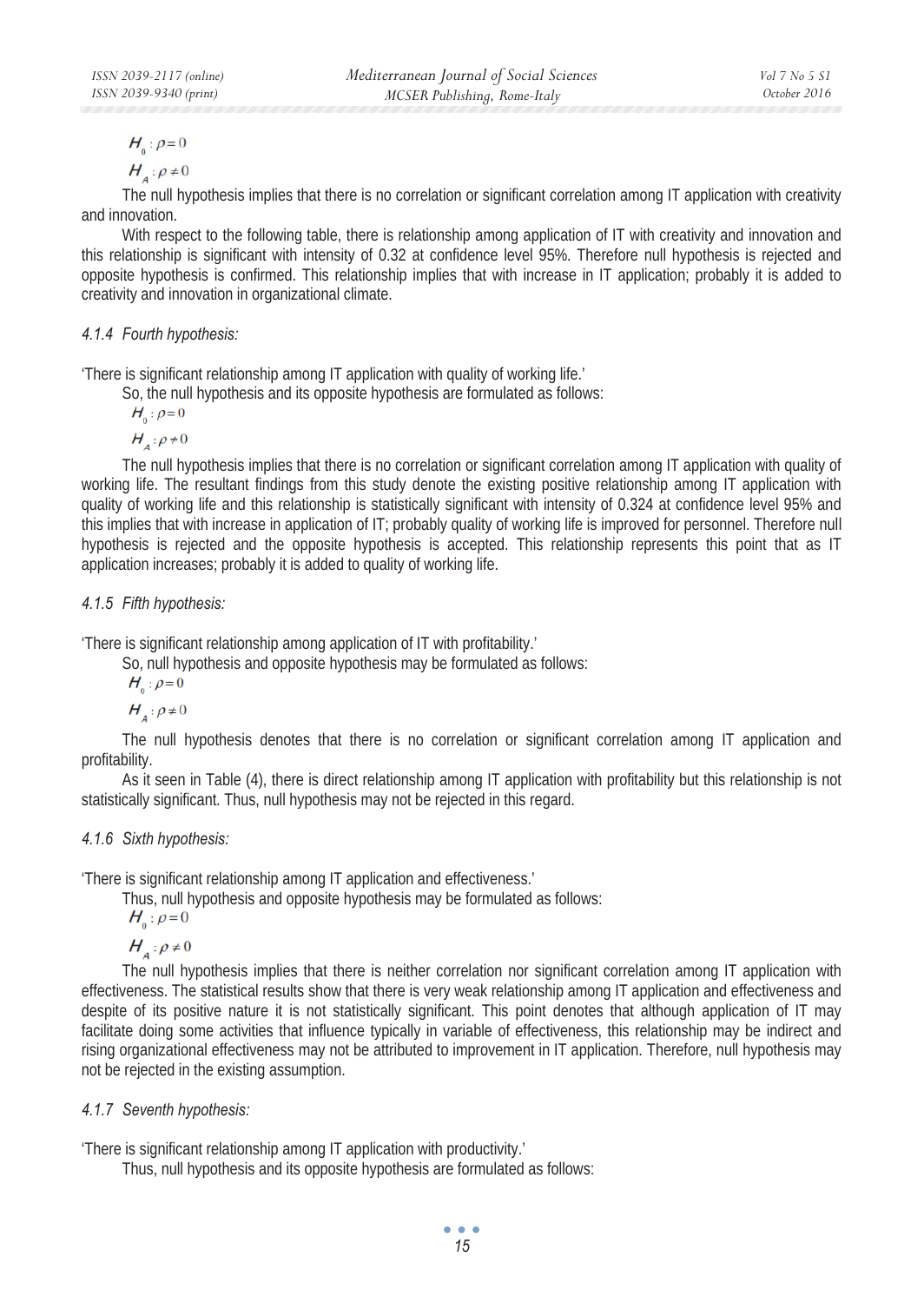$H_{0}$ :  $\rho = 0$ 

$$
H_{A}:\rho\neq0
$$

 The null hypothesis implies that there is no correlation or significant correlation among IT application with productivity. The research findings indicate the existing positive significant relationship among IT application with productivity. This relationship is significant at confidence level 95% in which with increase in application of IT; probably the rate of productivity is improved. Therefore, null hypothesis is rejected and the opposite hypothesis is approved. It can be concluded that rising of IT application may probably lead to increase in productivity at organization.

Finally, we examine research major hypothesis i.e. 'there is significant relationship among IT application and organizational performance'.

Thus, null hypothesis and its opposite hypothesis are formulated as follows:

 $H_{\circ}$ :  $\rho = 0$ 

 $H_A: \rho \neq 0$ <br>The null hypothesis implies that there is neither correlation nor significant correlation among IT application with organizational performance.

Based on Table (6), it is observed that there is positive significant relationship among application of IT with organizational; performance with intensity of 0.349 at confidence level 95%. Thus, null hypothesis is rejected and opposite hypothesis is verified. Therefore it can be concluded that with increase in IT application; probably organizational performance is improved.

**Table 5:** IT application versus organizational performance

| Criterion                                                 |  |          |  |  |
|-----------------------------------------------------------|--|----------|--|--|
|                                                           |  | $0.349*$ |  |  |
| Organizational performance                                |  | 0.027    |  |  |
|                                                           |  | 55       |  |  |
| ** Correlation is significant at level 0.01 (two domains) |  |          |  |  |
| * Correlation is significant at level 0.05 (two-domains)  |  |          |  |  |

### **5. Conclusion**

With respect to statistical results, IT different forms have certainly affected on performance aspects and this, in turn, will be effective on improving organizational total performance. Of course, this issue is influenced by some other factors as well out of which one can refer to these foremost factors that affect on productivity of these technologies including organizational infrastructures and the efficient environmental factors. Whereas this organization is a governmental and executive organization thus it is extremely under the influence of environmental factors (rules and regulations) where rate of their impact may be the same as of important organizational factors and they can affect on efficiency and effectiveness of organizational activities and this point that measurement of these factors is a difficult or impossible task.

### **6. Some Suggestions for Future Studies**

- 1. It is suggested to researchers, particularly students, within a regular and systematic plan to select each of the studied criteria in a research and to examine deeply and carefully those criteria in an organization. Typically, the given result of this technique of study will have high potential for the studied organization.
- 2. It is suggested to evaluate organizational performance by other related techniques such Balanced Scorecard.
- 3. It is suggested to conduct comparative study on this issue among several executive-servicing organizations.
- 4. It is recommended to use effect of IT on performance in field studies rather than using correlation coefficient and regression certainly by means difference technique. If both methods were followed by negative or positive results the given results would be more reliable as long as only one technique is employed.

### **References**

[1] Azadikhah, Majid, (2007), Evaluation and order preference of IT efficient factors in supply chain using MADM technique (SAIPA YADAK Automotive Group), MA thesis, Guilan University, Department of Literature and Human Sciences